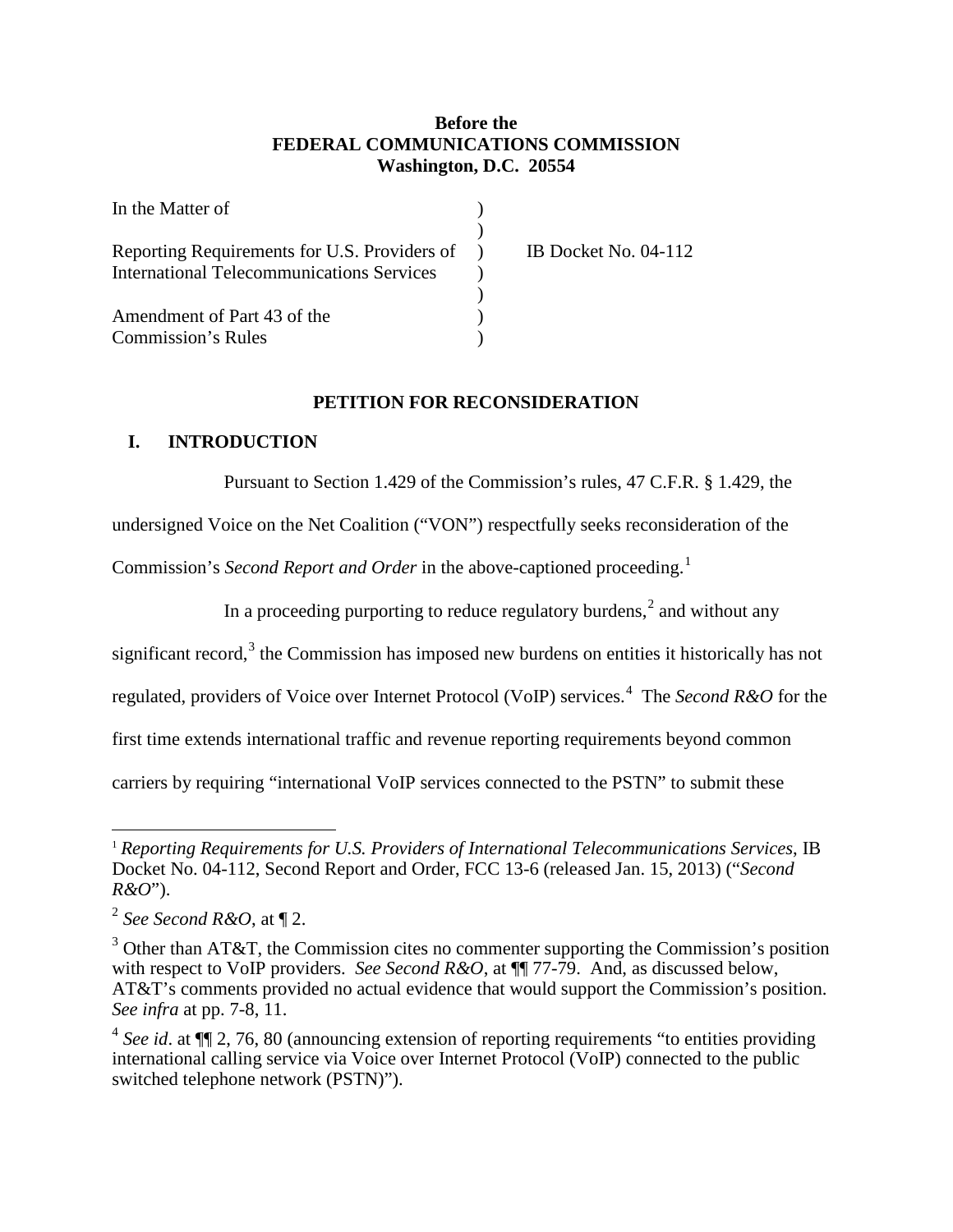reports.<sup>5</sup> The Commission contends that it may adopt these reporting requirements under its ancillary authority<sup>6</sup> or based on the Cable Landing License Act.<sup>7</sup> The Commission asserts that these new reporting requirements could help it better "understand" U.S. international calling markets and markets for international call completion services.<sup>8</sup> However, curiosity is not a sufficient substitute for statutory authority. Moreover, the thin record fails to establish that imposing these reporting requirements on VoIP services will produce any data relevant to the Commission's exercise of the three specific statutory responsibilities the Commission identifies as the basis for exercise of its ancillary authority. In the absence of a clear connection between the data sought to be collected and express Commission duties, the reporting requirements exceed the Commission's authority.

Similarly, the Commission should clarify that the *Second R&O* does not require circuit status reporting by capacity-holders that are not licensees for the relevant submarine cable. In in the alternative, the Commission should reconsider and remove such a requirement.

- $^{7}$  *Id.* at ¶ 85.
- <sup>8</sup> *Id*. at ¶ 73.

 $\overline{a}$ <sup>5</sup> *Id*. ¶ 73.

<sup>6</sup> *Id*. at ¶ 81.

 $9<sup>9</sup>$  As the D.C. Circuit has cautioned, the Commission may not invoke ancillary authority "as a proxy for omnibus powers limited only by the FCC's creativity in linking its regulatory actions to the goal" at issue, even if the goal itself is defined by statute. *EchoStar Satellite L.L.C. v. FCC*, 704 F.3d 992, 999 (D.C. Cir. 2013). A mere desire to better "understand" services outside the Commission's jurisdiction, based on the unsupported assumption that those services will affect regulated activities, is an even more tenuous justification than the one rejected by the *EchoStar* court, which at least was tied to the specific, statutorily mandated goal of assuring the commercial availability of independently manufactured MVPD navigation devices. *Id*. at 998- 99.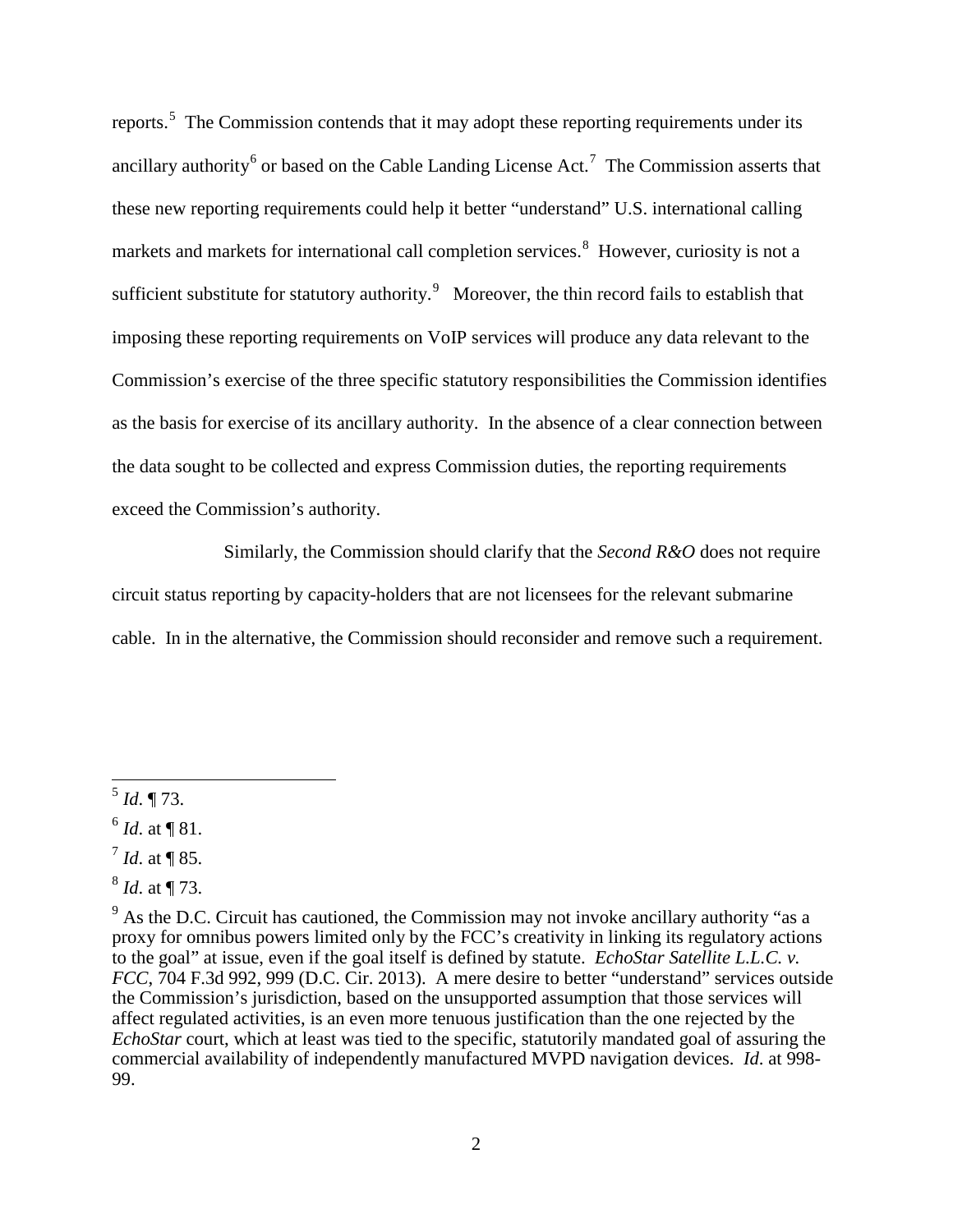## **II. THE COMMISSION HAS FAILED TO SHOW THAT THE REPORTING REQUIREMENTS IMPOSED ON VOIP SERVICES ARE ANCILLARY TO AN EXISTING STATUTORY AUTHORITY.**

The *Second R&O* does not assert that the Commission has direct authority to require VoIP services to submit international traffic and revenue reports. As the Commission recognized, prior to the *Second R&O* "traffic and revenue reporting requirements appl[ied] only to common carriers,"<sup>10</sup> and the Commission explicitly has not determined that VoIP services are common-carrier services.<sup>11</sup> Instead, the Commission relies on its ancillary authority, asserting that "requiring providers of VoIP connected to the PSTN to report traffic and revenue data is reasonably ancillary to the effective performance of the Commission's various responsibilities under the Communications Act."<sup>12</sup>

For the Commission to have ancillary authority, there must be a specific statutory obligation imposed on the Commission, or specific statutory authority conferred upon the Commission, to which the proposed regulation is truly ancillary.<sup>13</sup> Addressing the "ancillary to" what?" question is critical, because "without reference to the provisions of the Act expressly granting regulatory authority, the Commission's ancillary jurisdiction would be unbounded."<sup>14</sup> Thus, the Commission must be able to show that any exercise of its ancillary authority is

 $\overline{a}$ 

<sup>14</sup> *Comcast*, 600 F.3d at 655 (internal quotations and alterations omitted) (quoting *FCC v. Midwest Video Corp.*, 440 US 689, 706 (1979) ("Midwest Video II")).

 $^{10}$  *Id.* at ¶ 73.

<sup>11</sup> *Id*. at ¶ 81 n.134.

<sup>12</sup> *Id*. at ¶¶ 81, 83.

<sup>13</sup> *See Comcast Corp. v. FCC*, 600 F.3d 642, 654-61 (D.C. Cir. 2010). To be precise, "the FCC may invoke its ancillary jurisdiction only when (1) the Commission's general jurisdictional grant under Title I of the Communications Act covers the regulated subject and (2) the regulations are reasonably ancillary to the Commission's effective performance of its statutorily mandated responsibilities." *EchoStar Satellite L.L.C. v. FCC*, 704 F.3d 992, 998 (D.C. Cir. 2013) (internal quotations and alterations omitted). It is on the second prong where the *Second R&O*'s assertion of authority falls short.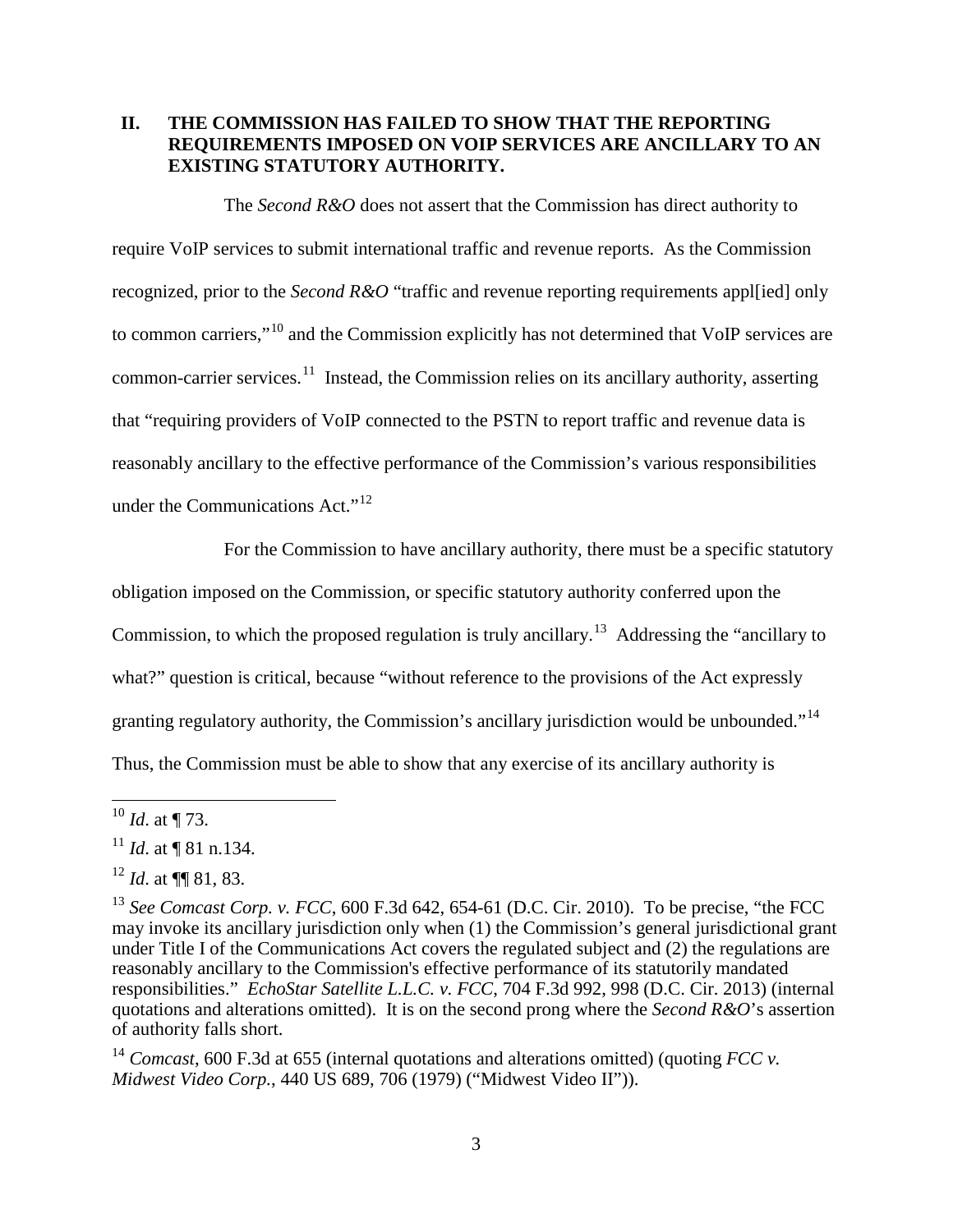"reasonably ancillary to the Commission's effective performance of its statutorily mandated responsibilities."15 In this case, the Commission identified three specific statutory obligations to which it believes the regulations are ancillary; however, for each obligation, it failed to specifically identify *how* imposition of the regulations on VoIP providers would actually enable it to carry out the obligation.<sup>16</sup>

#### **A. Asserted Statutory Authorities**

The *Second R&O* states that, "as part of the public interest analysis performed under sections 214 and 310 of the Communications Act with respect to the entry of foreign carriers in the U.S. market," the Commission uses Part 43 data to analyze the state of competition in the market for international telecommunications services—a market that does not include VoIP—and that "[s]uch competition also helps protect against unreasonably high rates and undue discrimination, as required by sections 201 and 202 of the Communications Act."<sup>17</sup> These are the only Communications Act provisions the *Second R&O* cites in justifying its purported authority to impose the new VoIP reporting requirements.<sup>18</sup> Accordingly, the VoIPreporting requirements are a valid exercise of the Commission's ancillary authority under the

 $\overline{\phantom{a}}$ <sup>15</sup> *Am. Library Ass'n v. FCC*, 406 F.3d 689, 691-92 (D.C. Cir. 2005).

 $16$  As mentioned above, the Commission also generally referenced its "various responsibilities under the Communications Act," but such a broad reference clearly fails to meet the requirement of *NARUC II* that the Commission identify "*specifically delegated* powers under the Act" in order to exercise its ancillary jurisdiction. *Nat'l Ass'n of Regulatory Utility Commissioners v. FCC*, 533 F.2d 601, 612 (D.C. Cir. 1976)(emphasis added); *see also Midwest Video II* at 706 (Commission must provide "reference to the provisions of the Act *directly governing*" the subject to which the Commission asserts its proposed regulation is ancillary).

<sup>17</sup> *Second R&O* ¶ 83.

<sup>&</sup>lt;sup>18</sup> The *Second R&O* does not discuss any specific provisions of the Cable Landing License Act at all, but instead refers only to the *FNPRM*'s discussion of this statute. *See Second R&O* ¶ 85 (citing *Reporting Requirements for U.S. Providers of International Telecommunications Services*, IB Docket No. 04-112, First Report and Order and Further Notice of Proposed Rulemaking, 26 FCC Rcd 7274, at ¶¶ 124-25 (2011) ("*Part 43 FNPRM*")).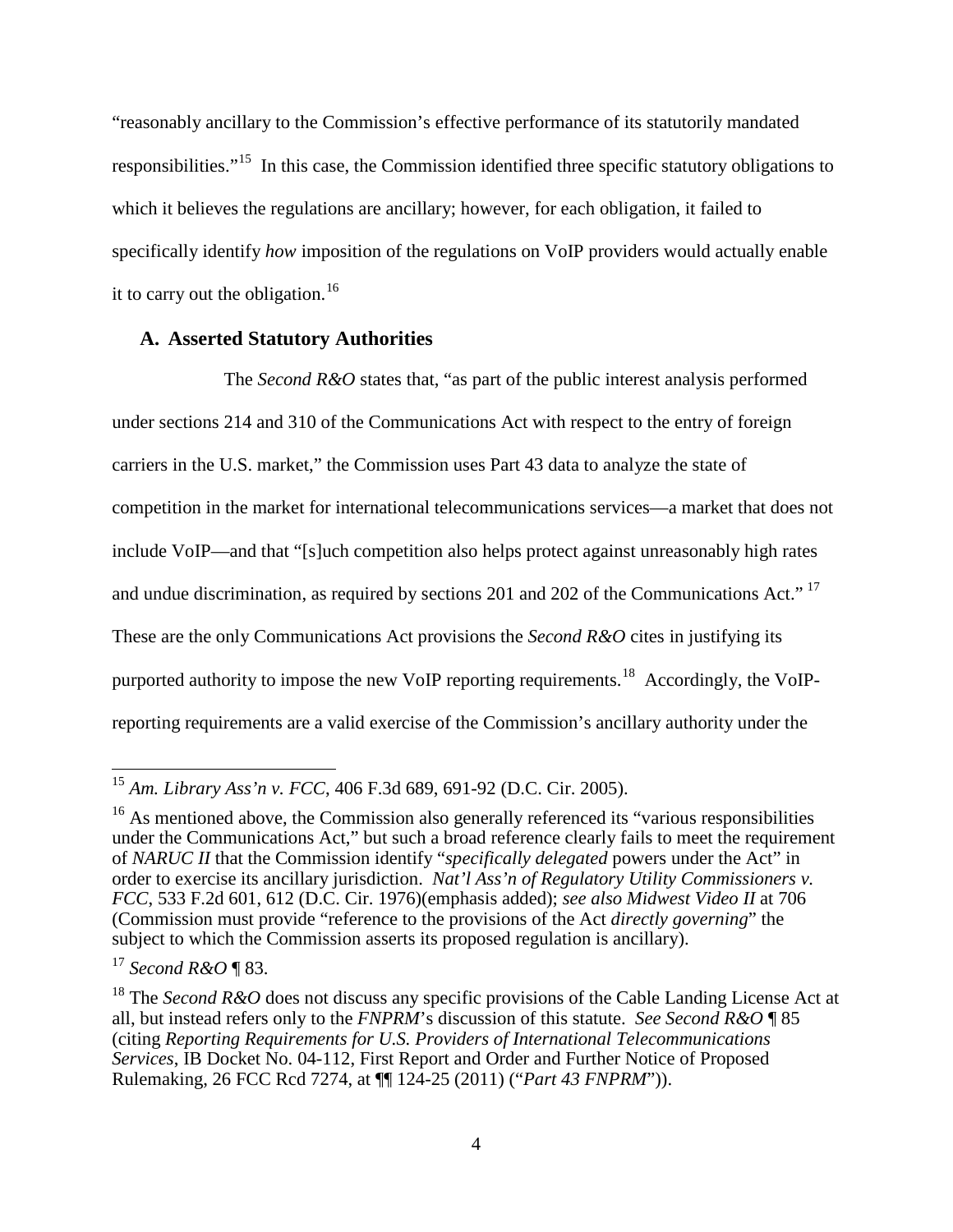Communications Act only if the Commission can show that "its regulation of [this] activity over which it concededly has no express statutory authority ... is necessary to further its regulation of activities over which it does have express statutory authority" pursuant to the cited statutory provisions.19 The Commission failed to make such a showing. Nor has it justified its vague assertion that "information regarding VoIP traffic will support our efforts in carrying out the provisions of the Cable Landing License Act."20

## **B. The Record Does Not Show That Collecting Data from VOIP Services Furthers the Commission's Specific Responsibilities.**

It is not sufficient for the Commission's actions to be related in some way to its statutory authorities. Rather, the assertion of ancillary jurisdiction is proper only to impose measures "*reasonably* ancillary to the Commission's *effective* performance" of statutory responsibilities.<sup>21</sup> It is incumbent upon the Commission to make findings "link[ing] its exercise of ancillary authority to its Title II responsibilit [ies]."<sup>22</sup> In other words, in this case, the Commission must be able to point to record evidence to demonstrate *how* it will use VoIP international traffic and revenue data in its evaluation of proposed entry of foreign telecommunications carriers in the U.S. market, or to fulfill its obligation to protect against unreasonably high telecommunications rates and undue discrimination in telecommunications, or to fulfill its obligations under the Cable Landing License Act. The Commission simply did not do so in this case.

<sup>19</sup> *See Comcast*, 600 F.3d at 654

<sup>20</sup> *Id*. ¶ 85.

<sup>&</sup>lt;sup>21</sup> *Am. Library Ass'n.*, 406 F.3d at 691-92 (emphasis added).

<sup>22</sup> *See Comcast*, 600 F.3d at 656.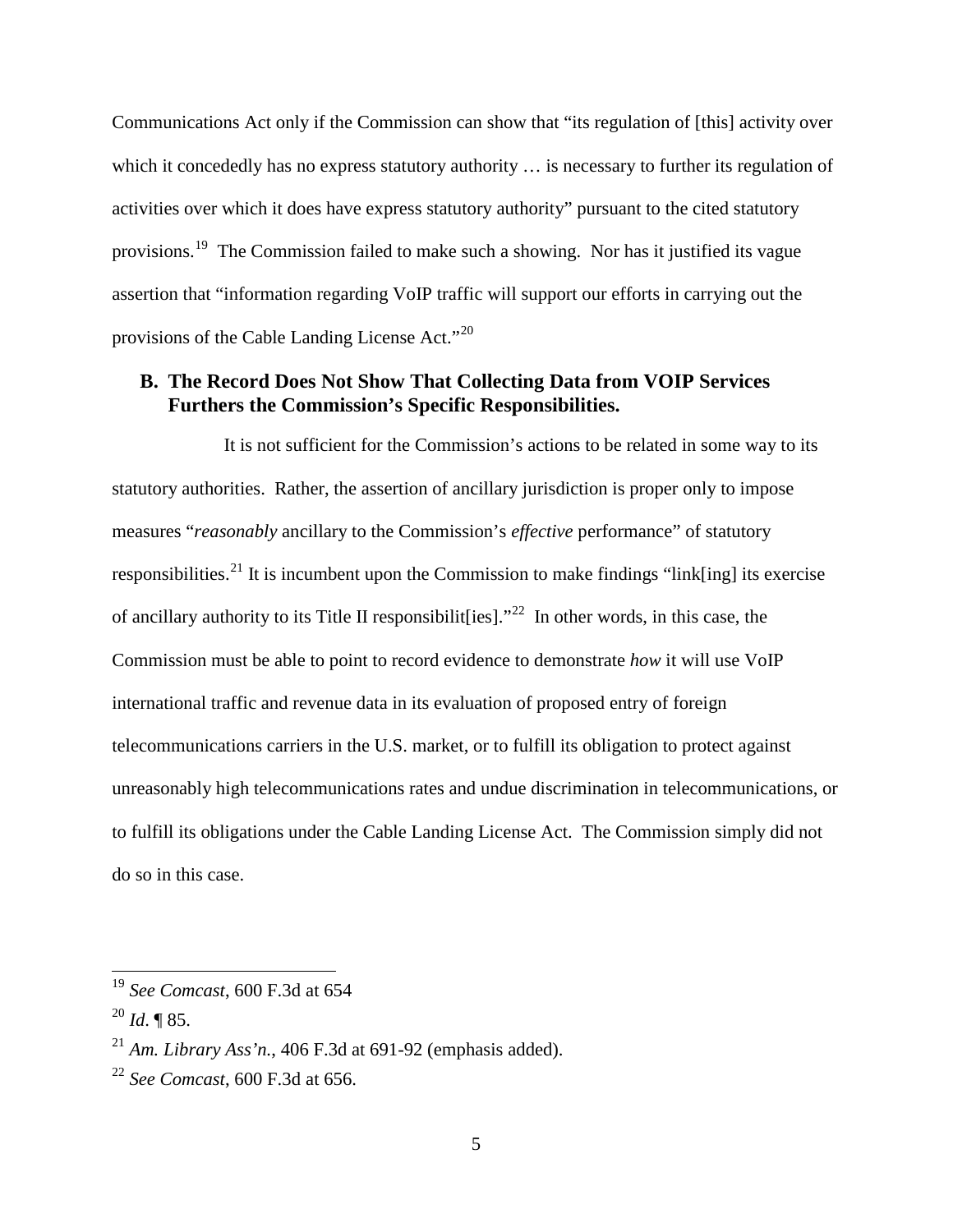Nor could the Commission have made such a showing. There is no evidence in the record that requiring VoIP providers to provide international traffic and revenue data will in fact help the Commission in its assessment of the proposed entry of foreign common carriers in the U.S. market, its obligation to protect against unreasonably high telecommunications rates and undue discrimination, or its obligations under the Cable Landing License Act. There are only unsupported and conclusory statements by the Commission with respect to each such statement.

In particular, the Commission notes that "VoIP services increasingly are viewed by consumers as a substitute for traditional telephone service,"<sup>23</sup> and that "carriers cited competition from VoIP providers as a major influence on the decrease in reported IMTS traffic."<sup>24</sup> However true or untrue these statements may be, they are beside the point in this proceeding. The Commission justifies its exercise of ancillary authority on the basis of its responsibility, derived from the Communications Act provisions it cites, "to promote effective competition, particularly the market for international telecommunications services."<sup>25</sup> Yet that responsibility does not justify requiring data reporting by services such as VoIP, since the Commission has not found VoIP to be a "telecommunications service" and therefore such services cannot, by definition, participate in "the market for international telecommunications services."<sup>26</sup>

<sup>23</sup> *Second R&O* ¶ 74.

<sup>24</sup> *Id*. ¶ 74.

<sup>25</sup> *Id.* ¶ 83.

<sup>&</sup>lt;sup>26</sup> To the extent the Commission believes its ancillary authority under these sections would permit it to take any action that aids "the Commission's ability to understand the U.S. international calling and call completion marketplaces," *Second R&O* at ¶ 80, including imposing requiring reports from on services in related marketplaces, that authority might next be cited in an effort to justify imposing reporting requirements on emails, instant messages, and all other forms of communication between users in the U.S. and other countries.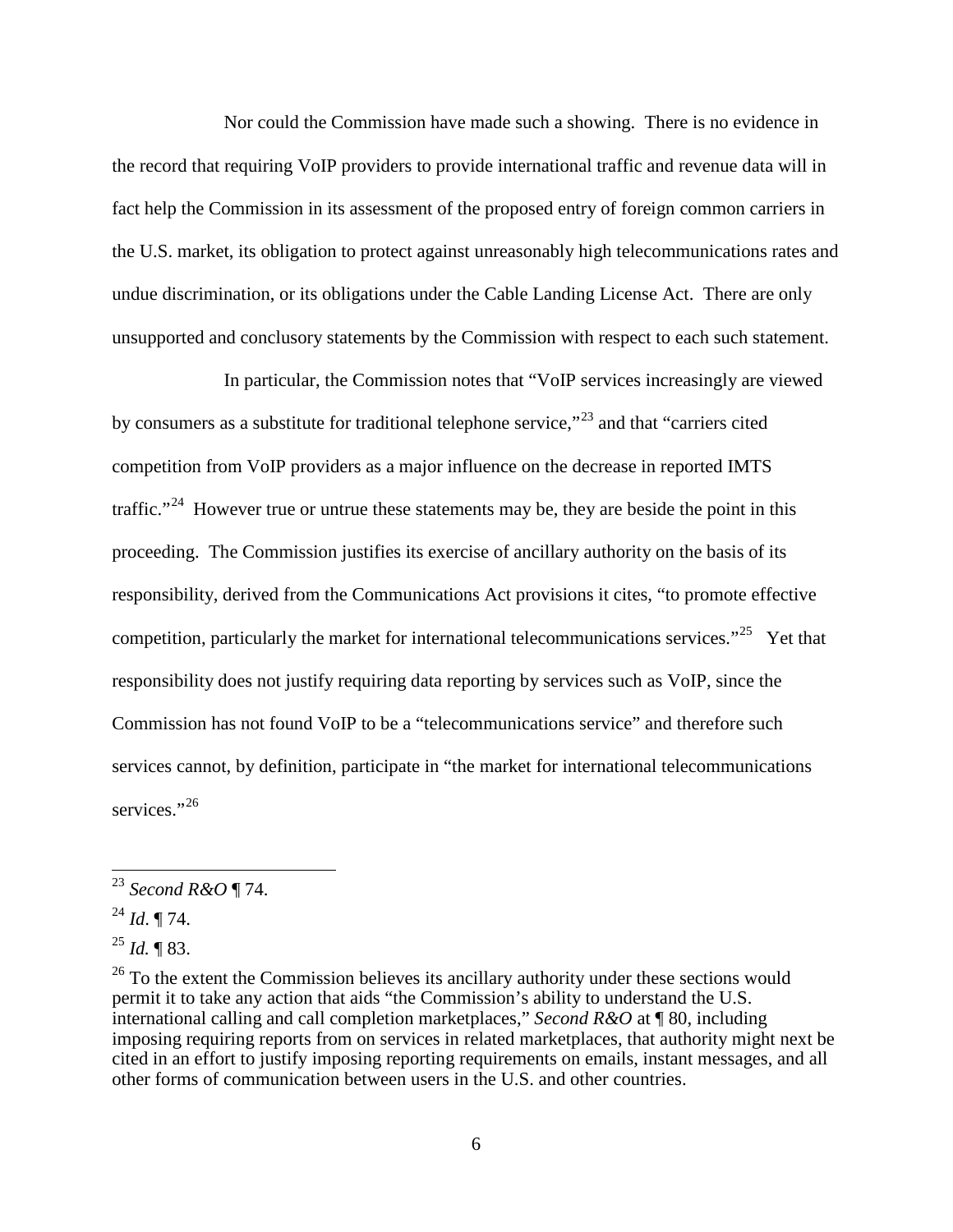The *Second R&O* attempts to bridge this plain gap in the Commission's assertion of authority by describing a new set of economic markets: "modern call completion markets," a term which is not found in the Communications Act and is not further defined in the *Second R&O*. The Commission asserts that "[p]roviders of VoIP services connected to the PSTN are important participants in modern call completion markets," and that these providers "enter into arrangements with foreign service providers for call completion services that are commercially and functionally similar to settlement arrangements between U.S. and foreign IMTS providers."<sup>27</sup> Having defined this new market, which goes beyond the boundaries of any jurisdiction delegated by Congress, the Commission imposes regulations on the market since it concluded that "the Commission must obtain information about their traffic, payments, and receipts in order to fully understand these [modern call completion] markets" and "protect U.S. international service providers from anticompetitive activity by foreign service providers and excessive settlement rates."<sup>28</sup>

The Commission thus bases its authority to impose obligations on VoIP providers on the naked assertion that PSTN-connected international VoIP providers and international telecommunications service providers are competitors in the same overall market with respect to matters that are relevant to the Commission's analyses under sections 214 and 310 of the Communications Act. AT&T appears to base its support for the new reporting requirements on the same theory, asserting that interconnected VoIP "in certain instances provides 'essentially the same function to end users as IMTS,' and appears to represent a large and fast-increasing share

<sup>28</sup> *Id.*

<sup>27</sup> *Second R&O* ¶ 75.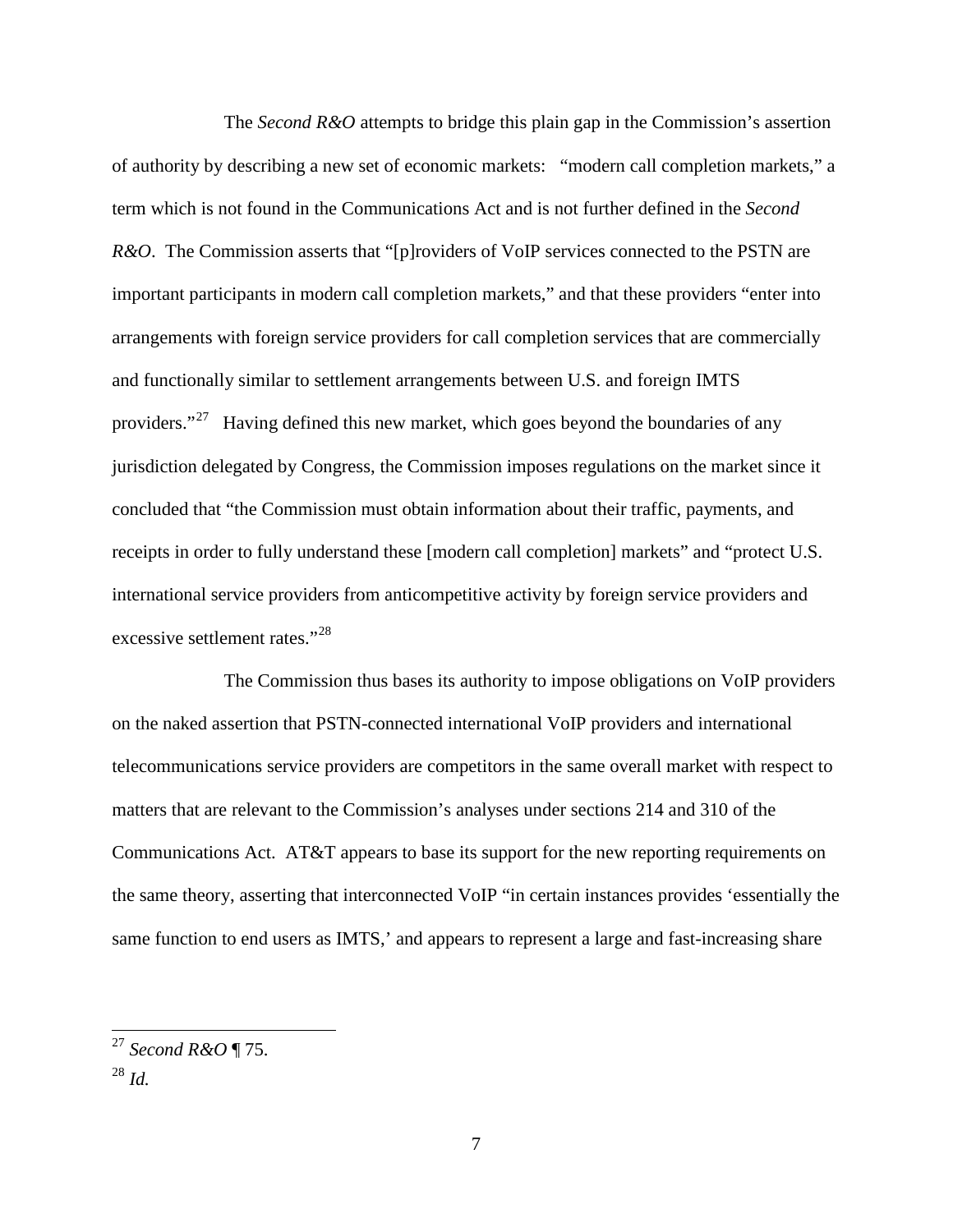of U.S. international calling."29 AT&T further asserts that one-way VoIP "can easily be used in combination by residential consumers to replicate the basic functionality of interconnected VoIP services."<sup>30</sup> The keystone of these arguments, however, is the assertion that PSTN-connected VoIP services — including one-way VoIP services — "directly compete with [two-way] IMTS"<sup>31</sup> and are sufficiently "functionally similar" to IMTS that providers' arrangements with foreign service providers are "commercially and functionally similar to settlement arrangements between U.S. and foreign IMTS providers."32 Based on this assertion, the Commission argues that data on PSTN-connected VoIP service is relevant in helping the Commission "to support U.S. service providers' efforts to achieve cost-based termination rates and fees with other countries, to monitor U.S. international calling rates accurately, and to advise other government agencies of the characteristics of international calling."<sup>33</sup>

The Commission's argument collapses because the record fails to support the key assertions in this logical chain: that PSTN-connected VoIP providers actually are competitors in the same relevant market, that they enter into arrangements with foreign providers that are fundamentally similar to arrangements between U.S. and foreign carriers, and that any similarities have practical relevance to the Commission's exercise of its responsibilities with respect to international telecommunications settlements. Statistics on the growth of VoIP service in general<sup>34</sup> or the volume of Skype international minutes in particular<sup>35</sup> *show nothing* that bears

<sup>29</sup> AT&T Comments at 9 (citing *Part 43 FNPRM*, at ¶ 119).

<sup>30</sup> *Id*. at 10.

<sup>31</sup> *Second R&O* ¶ 80.

<sup>32</sup> *Second R&O* ¶ 75.

<sup>33</sup> *Second R&O* ¶ 80.

<sup>34</sup> *See id*. ¶ 74 & n.111.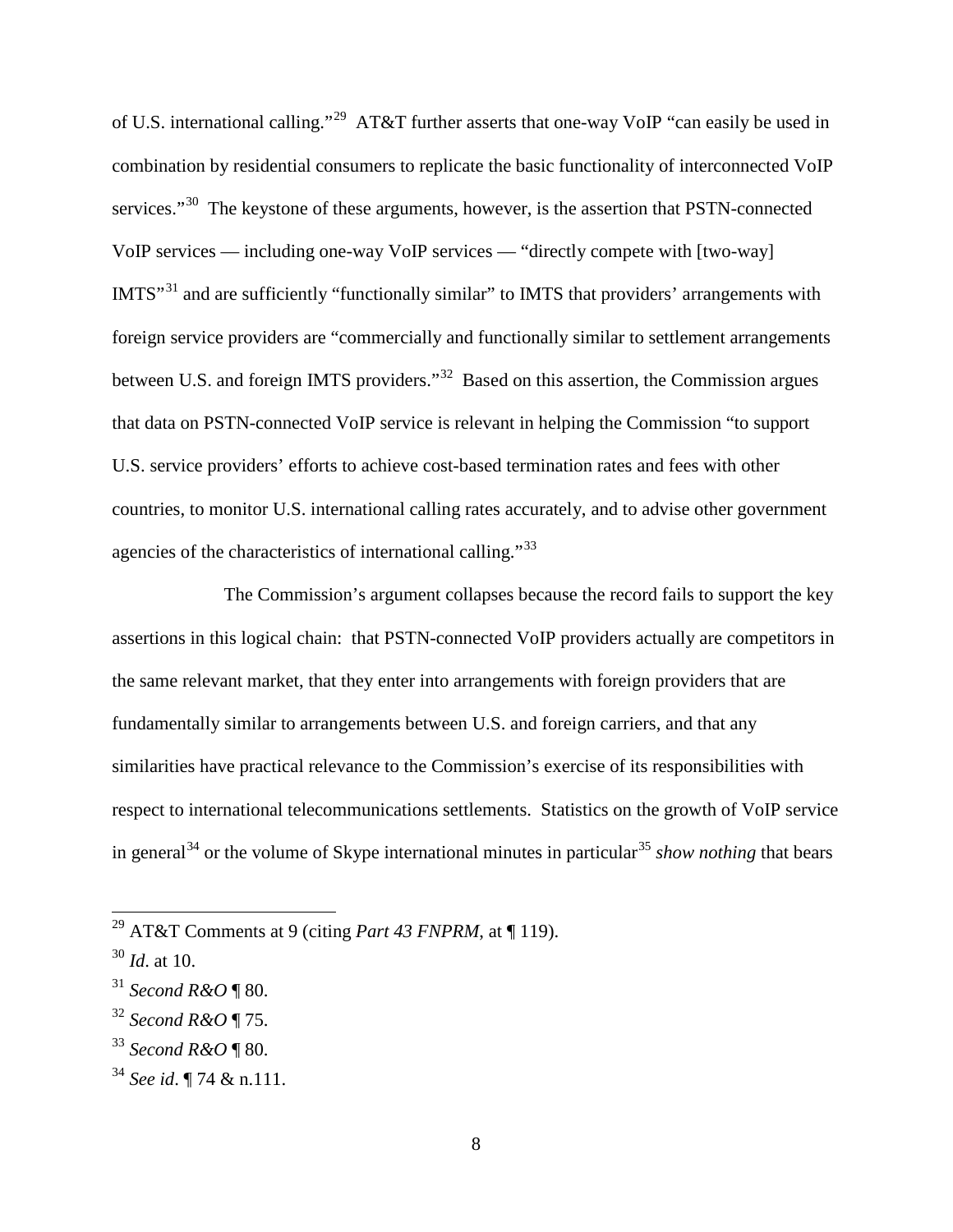on the question of whether and how PSTN-connected VoIP services exchange traffic with foreign providers, reach termination-fee arrangements, or otherwise provide their service in ways that are akin to the traditional international settlement arrangements the Commission is charged with monitoring. Many of the VoIP statistics the Commission cites do not even appear to distinguish between fully interconnected, one-way, and PSTN-independent VoIP service.<sup>36</sup> At least as to many over-the-top VoIP providers, there is in fact no direct *exchange* of traffic with foreign providers, and consequently no kinship with to traditional international settlement arrangements.37 Even if VoIP providers did enter into arrangements that were in some respects "similar" to international settlements, the Commission could not justify its reporting requirements without identifying the similarities and explaining why they are relevant to the Commission's monitoring of international telecommunications settlements. The *Second R&O* does nothing of the sort.

The true impetus for the new reporting requirements appears to be the

Commission's fear that, as international communications transition to IP-based services that are beyond the Commission's express statutory authorizations, "the Commission's ability to understand the U.S. international calling and call completion marketplaces will erode."<sup>38</sup> To the

 $\overline{a}$ 

<sup>38</sup> *See id*. ¶ 80.

<sup>35</sup> *See id*. ¶ 84 n.140.

<sup>36</sup> *See*, *e.g.*, *id*. ¶ 77 n.123, ¶ 84 n.140.

 $37$  For traffic terminating to foreign carriers, over-the-top interconnected VoIP providers typically use U.S. licensed international carriers to deliver this traffic to the foreign carrier. It is the U.S. licensed international carriers that actually exchange traffic with and enter into settlement agreements with foreign carriers. *See, e.g.*, *Petition for Protection from Anticompetitive Behavior and Stop Settlement Payment Order on the U.S.-Pakistan Route*, IB Docket No. 12- 324, Memorandum Report and Order, DA 13-341 (released March 5, 2013), at ¶ 2. Further, this international traffic should already be reported in Section 43.61 reports by the U.S. licensed carriers. Moreover, for one-way, non-interconnected VoIP providers, there may be no *exchange* at all of traffic with foreign providers.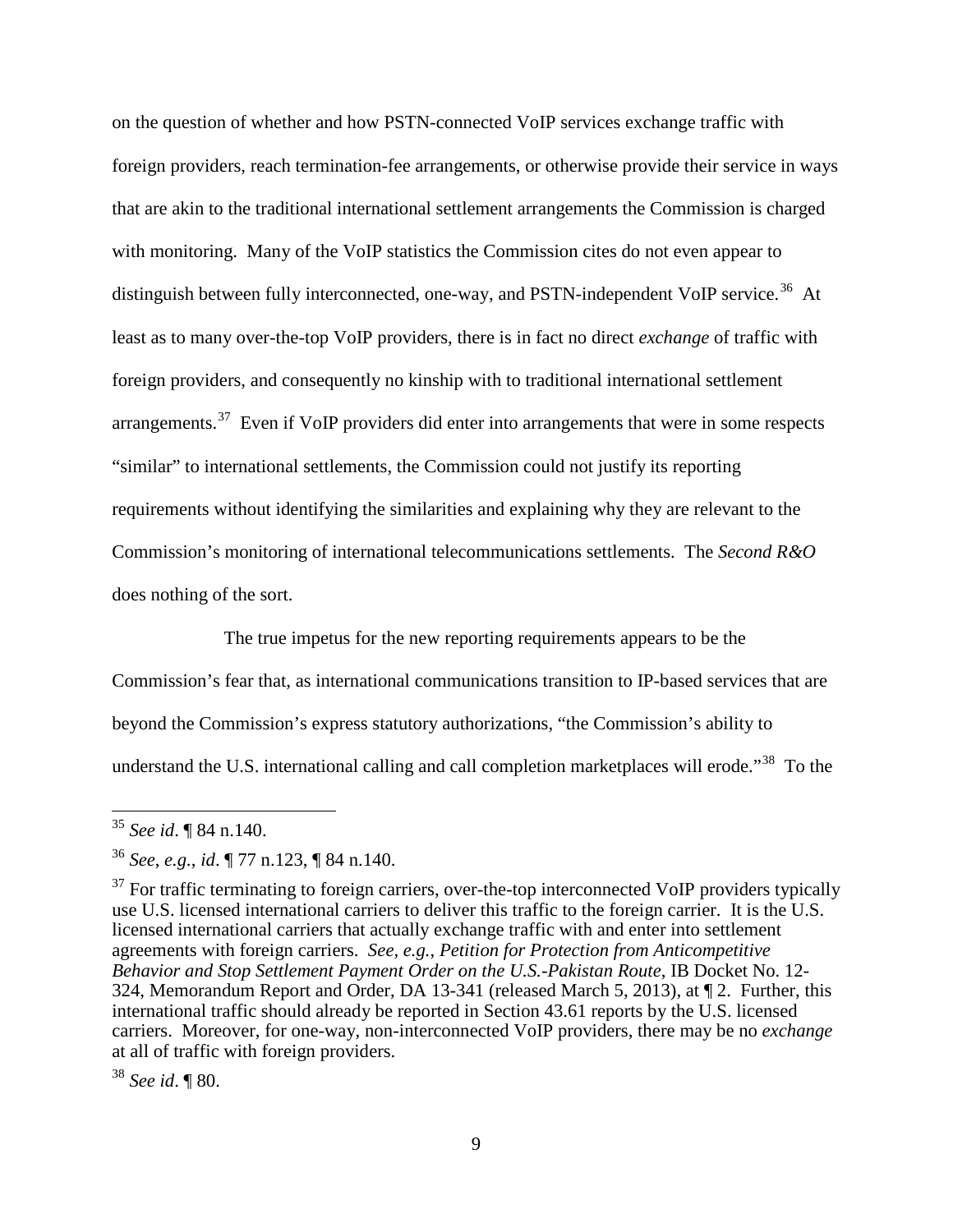extent the Commission believes the powers legislatively delegated to it are no longer adequate, however, that concern is properly addressed to Congress.<sup>39</sup> The Commission may think it would find data regarding international IP-enabled services interesting, but curiosity cannot provide a statutory basis to assert ancillary jurisdiction. Without some explanation of how the VoIP data the Commission seeks actually would affect its performance of statutorily mandated functions, the VoIP-reporting requirements are "ancillary to nothing."<sup>40</sup>

The Commission's assertion that its VoIP reporting requirements can be justified by its authority under the Cable Landing License  $Act^{41}$  is even weaker. In the first place, the D.C. Circuit has held that Commission's ancillary jurisdiction derives entirely from Section 4(i) of the Communications Act.<sup>42</sup> The Cable Landing License Act, a separate statute that grants authority to the President rather than the Commission, contains no such provision. Accordingly, the Commission has no jurisdiction "ancillary" to the Cable Landing License Act. The Commission, moreover, fails to cite any specific provision of the Cable Landing License Act to which data regarding PSTN-connected VoIP services are relevant. Instead, the *Second R&O* relies on the Commission's discussion in the *Part 43 FNPRM<sup>43</sup>* and on a bare assertion in AT&T's comments—itself supported only by a citation to the *Part 43 FNPRM*—that "[t]he Commission also requires reliable U.S. facilities market information to exercise its licensing responsibilities under the Cable Landing License Act and Executive Order No. 10530."44 The

<sup>39</sup> *See Comcast*, 600 F.3d at 661.

<sup>40</sup> *Am. Library Ass'n*, 406 F.3d at 692.

<sup>41 47</sup> U.S.C. §§ 34-39.

<sup>42</sup> *See Comcast*, 600 F.3d at 645-46 (citing 47 U.S.C. § 154(i)).

<sup>43</sup> *Second R&O* ¶¶ 80, 85 (citing *Part 43 FNPRM*, 26 FCC Rcd at ¶¶ 124-25).

<sup>44</sup> Comments of AT&T, at 12 & n.27 (citing *Part 43 FNPRM* at ¶ 130). It appears AT&T's comment on this point was not even directed at VoIP services, but rather was offered as (continued…)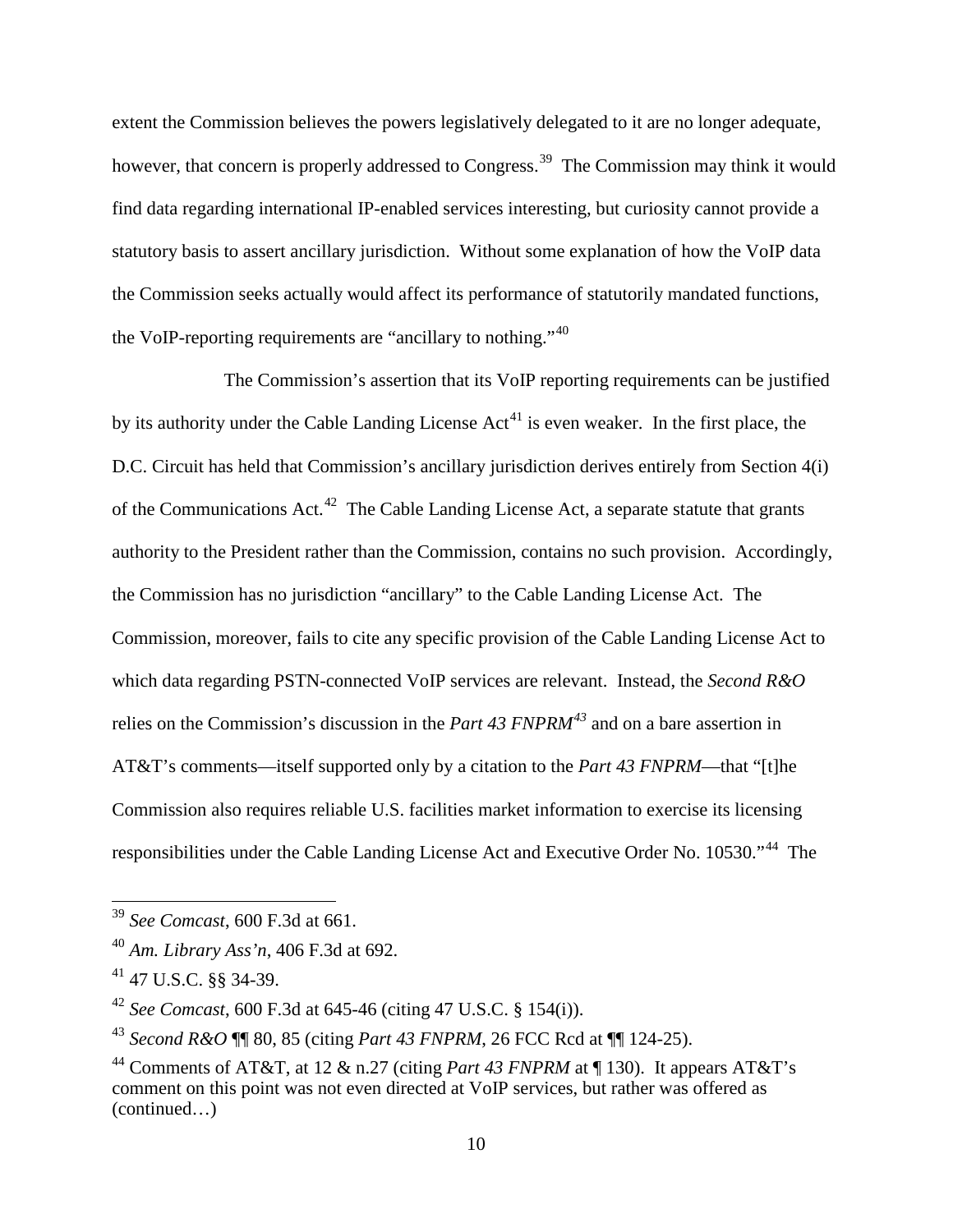*Part 43 FNPRM* merely sought comment on whether VoIP-related data "is necessary for us to make informed decision[s] as to our policies and procedures developed to implement the requirements of the Cable Landing License Act," including "ensuring effective competition and availability of submarine cable facilities to service providers and users."45 The *Part 43 FNPRM* made no attempt actually to describe how such data would inform the Commission's performance of its duties under the Act, and neither AT&T's comments nor the *Second R&O* offers any explanation. The *Second R&O* asserts that "information regarding VoIP traffic will support our efforts in carrying out the provisions of the Cable Landing License Act in licensing submarine cables that provide the bulk of international transmission capacity for Internet and VoIP traffic,"46 but the Commission does not explain *how* this information will support its efforts or why the same logic, if extended to the Communications Act, would not justify imposing reporting requirements on Internet traffic in general.

The record therefore offers no basis for concluding that the newly mandated collections of VoIP-related data has any reasonable relationship to the effective performance of *any* of the Commission's specific statutory responsibilities.

## **III. THE IMPOSITION OF CIRCUIT REPORTING OBLIGATIONS ON ENTITIES THAT ARE NEITHER COMMON CARRIERS, NOR LICENSEES FOR THE RELEVANT FACILITY, WOULD BE UNLAWFUL AND UNREASONABLE.**

The *Second R&O* can be read as requiring VoIP providers and other non-common

carriers that hold a license for one or more submarine cables to report all capacity they use on

justification for extending reporting requirements to non-common carrier facility operators. In any case, the Commission has not cited any specific provisions of the Cable Landing License Act or of Executive Order No. 10530 that directly authorize imposing reporting requirements on VoIP services, and neither of these sources of authority grants any form of ancillary jurisdiction.

<sup>45</sup> *Part 43 FNPRM* ¶ 124.

<sup>46</sup> *Second R&O* ¶ 80.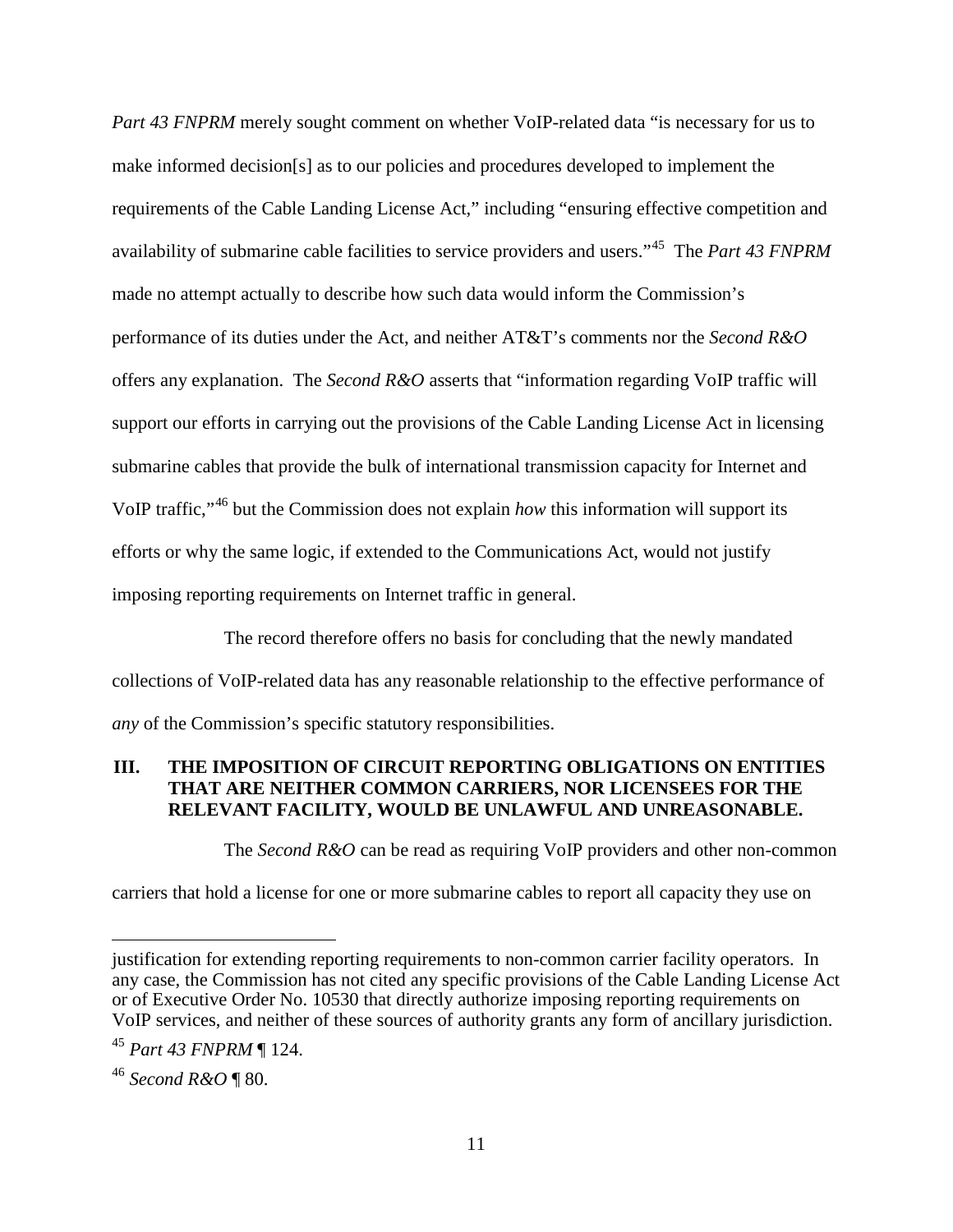*other* cables for which they do *not* hold a license.<sup>47</sup> Consistent with the jurisdictional limits discussed above, the Commission should clarify that capacity reporting is not required in this situation. Alternatively, the Commission should remove the requirement.

The Commission's cited authority for requiring non-carrier licensees to report on their use of cable capacity is the Cable Landing License Act.<sup>48</sup> But the Commission's authority to issue licenses cannot support the imposition of a reporting burden that does not relate to any license held by the licensee.

Nor has the Commission identified a legitimate need for such reporting. The Commission's primary rationale for this requirement is that "we must collect information on all submarine cable capacity in order to ensure that common carriage services will have access to submarine cable capacity as a competitively supplied essential input," and "[g]etting this information from cable landing licensees and common carriers will provide us with sufficient data to determine market concentration in each of the oceanic regions."<sup>49</sup> This oversight objective, however, can be satisfied by requiring a licensee for a cable to report available and planned capacity on the cable—as the *Second R&O* mandates.<sup>50</sup> There is no need to impose burdensome requirements on other users of the facility. The Commission's secondary justification—that detailed information on users of available capacity might be helpful in the

<sup>47</sup> *See id.* ¶108 (b) ("Cable landing licensees and common carriers will be required to report their available capacity in STMs on each international cable on which they hold capacity."); *but see id.*  $\parallel$  100 (indicating the rule applies only to licensees and common carriers "on an international submarine cable").

<sup>&</sup>lt;sup>48</sup> *Id.*  $\blacksquare$  104. The Commission's passing mention of the Communications Act, without reference to any particular provision, adds nothing to its claim of authority. *Id.*

<sup>49</sup> *Id.* ¶¶ 98, 102, 103.

<sup>50</sup> *See id.* ¶ 108(b) (first paragraph).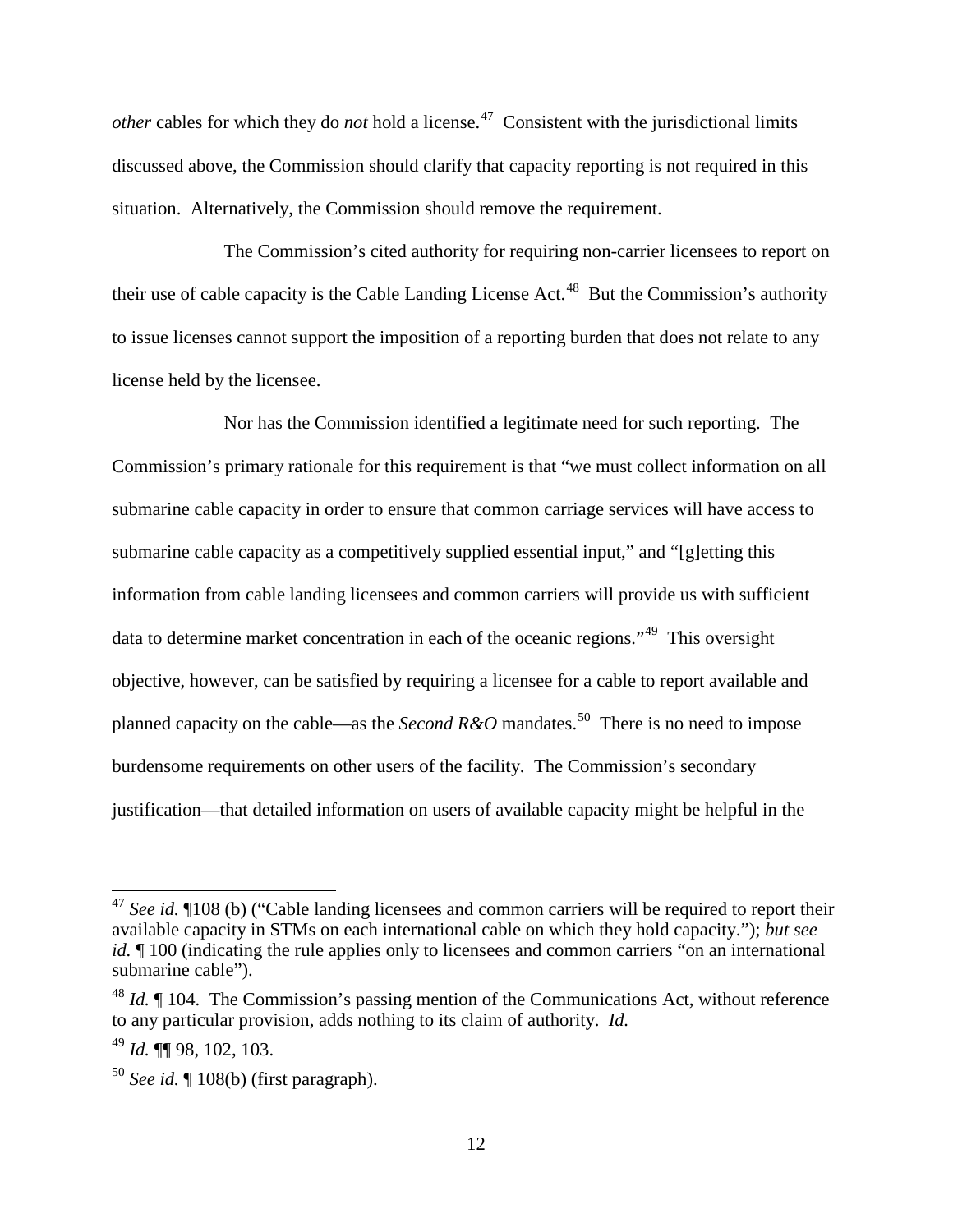event of a natural disaster affecting undersea facilities—is not tied to any specific statutory duty of the Commission and thus not cognizable.<sup>51</sup>

Accordingly, the Commission should on reconsideration clarify or amend its reporting rules to establish that non-carrier licensees need file capacity reports only with respect to those submarine cables for which they hold a license.

#### **CONCLUSION**

Congress has not given the Commission "untrammeled freedom to regulate activities over which the statute fails to confer Commission authority."52 Whether to give the Commission new statutory authorities as part of the ongoing transition from circuit-switched to IP-based services is a question for Congress. In the meantime, the Commission may not assert ancillary authority to impose regulatory requirements on IP-based services without demonstrating that those requirements are reasonably necessary for the Commission to carry out its *existing* statutory responsibilities. The *Second R&O* fails to make the necessary showing with respect to the reporting requirements it seeks to impose on PSTN-connected VoIP providers. As in *NARUC II*, there is simply "no relationship whatever" between the specific statutory provisions identified by the Commission in the *Second R&O* and its imposition of new regulations on VoIP providers.<sup>53</sup> Accordingly, the Commission should rescind those requirements. The Commission likewise should not impose circuit status reporting obligations on entities that are neither common carriers, nor licensees for the relevant submarine cable.

<sup>51</sup> *Id.* ¶ 103.

<sup>52</sup> *Comcast*, 600 F.3d at 661 (internal quotations and alterations omitted).

<sup>&</sup>lt;sup>53</sup> 533 F.2d at 616.